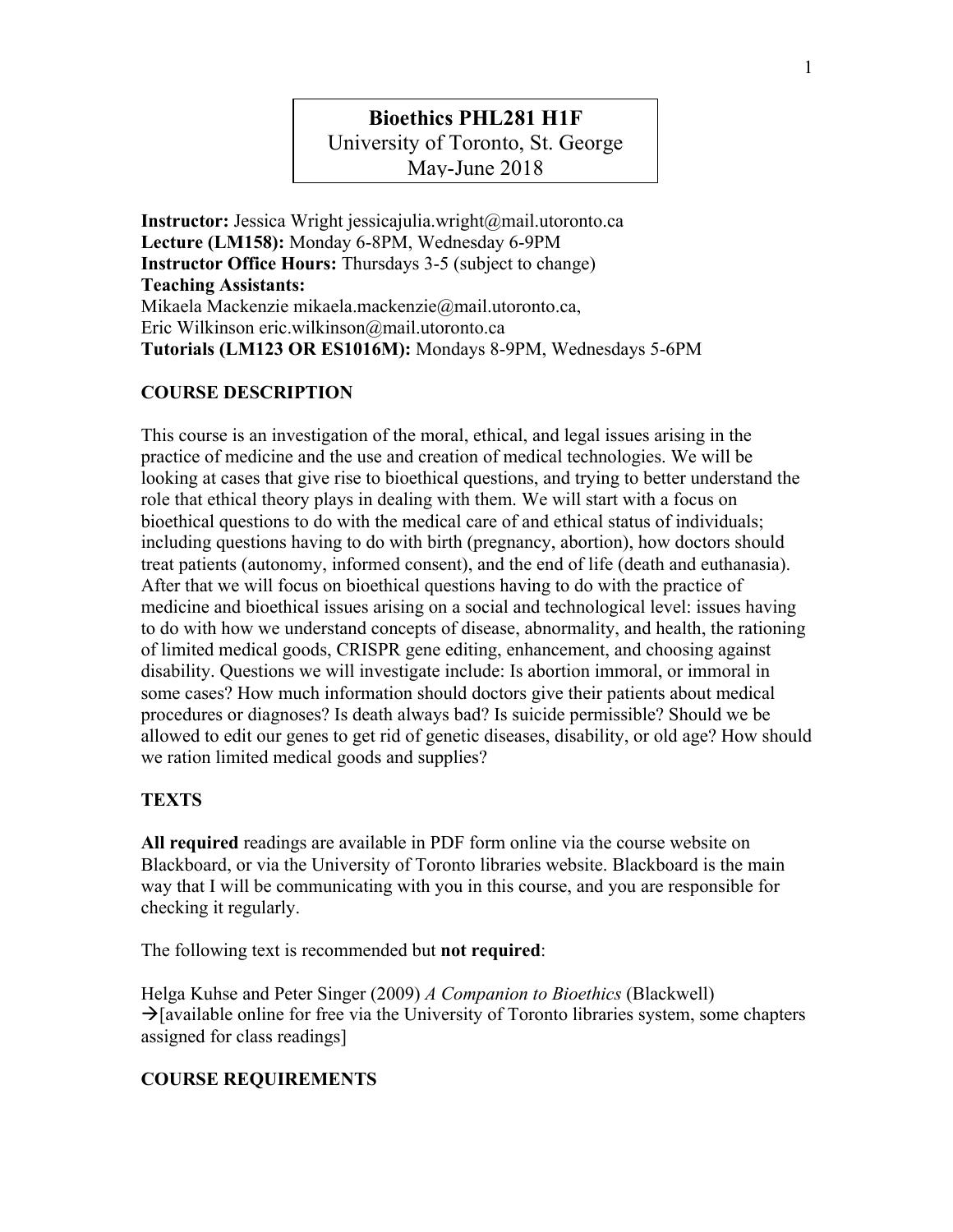You **must** register on ACORN for one of the tutorial slots to take this class. Attendance and participation in tutorials is mandatory. **Failure to complete any of the course requirements listed below may result in no grade being assigned for the course.** Your grade will be based on completion of the following requirements:

> **10%** Attendance and participation in tutorials **(weekly) 5%** Reflection pieces (**4 through semester) 20%** First essay (**Due Tuesday May 22) 30%** Second essay (**Due Monday June 11) 35%** Final exam **(date TBD, sometime the week of June 20-26)**

**Late Papers** will be penalized in proportion to their tardiness, with grades reduced by **3%** per day of lateness. Paper submission will be via upload to the course website; specific instructions will be given in class or via the course website.

#### **TURNITIN**

Normally, students will be required to submit their course essays to Turnitin.com for a review of textual similarity and detection of possible plagiarism. In doing so, students will allow their essays to be included as source documents in the Turnitin.com reference database, where they will be used solely for the purpose of detecting plagiarism. The terms that apply to the University's use of the Turnitin.com service are described on the Turnitin.com web site. Note that use of Turnitin.com is voluntary. Those who do not wish their papers to be uploaded to Turnitin.com may be asked to verbally defend and describe their paper in person with the instructor.

#### **ACCESSIBILITY NEEDS**

Students with diverse learning styles and needs are welcome in this course. The University of Toronto is committed to accessibility, as am I as a course instructor. If you require accommodations for a disability, or have any accessibility concerns about the course, the classroom, or course materials, please contact me at jessicajulia.wright@mail.utoronto.ca and/or contact Accessibility Services as soon as possible: (416) 978 8060 or disability.services@utoronto.ca or studentlife.utoronto.ca/accessibility.

#### **EMAIL POLICY**

I will do my best to respond to email within four academic days of receipt. Your TA will announce their own email policy in tutorials.

## **ACADEMIC INTEGRITY**

Academic integrity is fundamental to learning and scholarship at the University of Toronto. Participating honestly, respectfully, responsibly, and fairly in this academic community ensures that the U of T degree that you earn will be valued as a true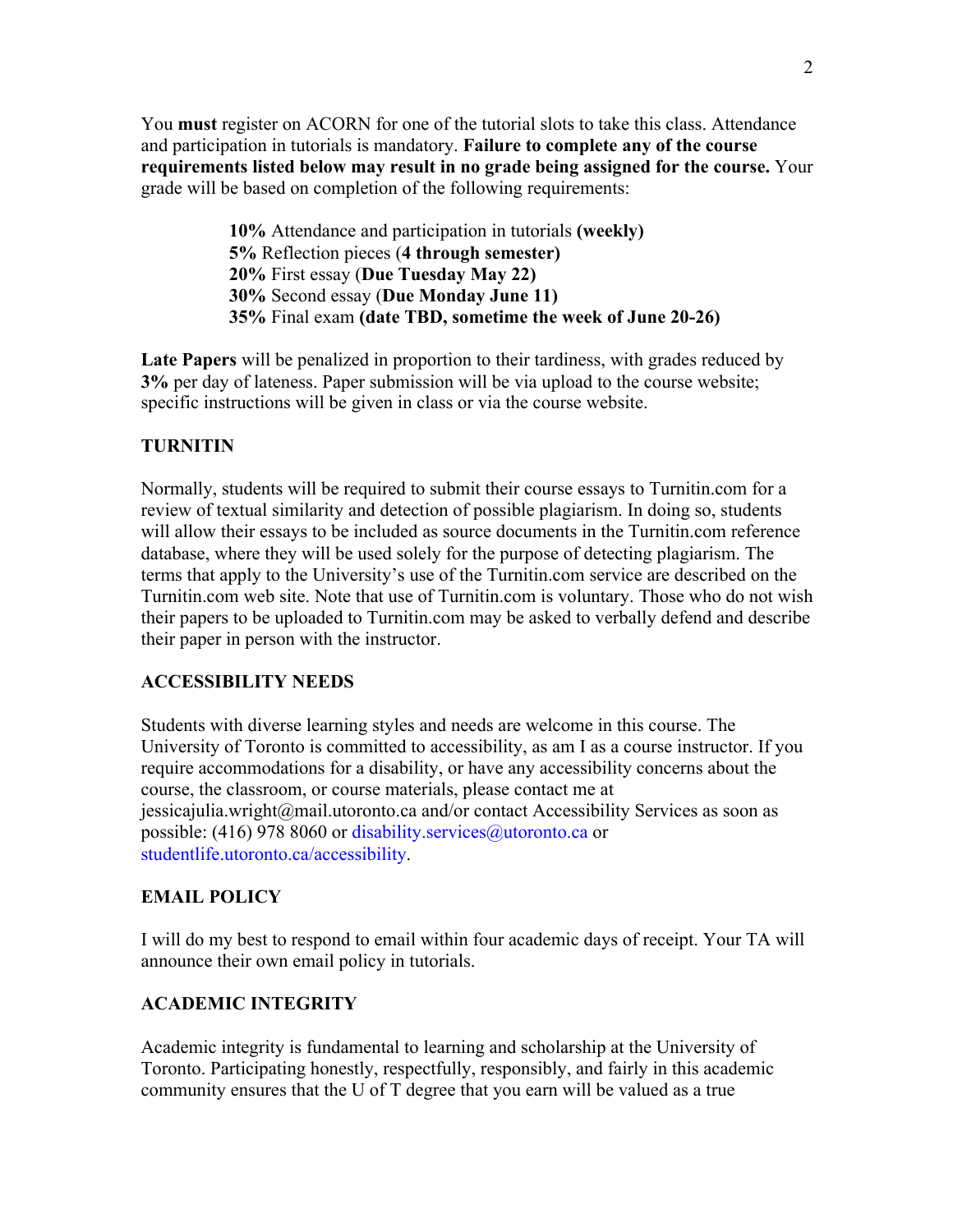indication of your individual academic achievement, and will continue to receive the respect and recognition it deserves. Students are expected to know what constitutes Academic Integrity. Familiarize yourself with the University of Toronto's Code of Behaviour on Academic Matters:

http://www.governingcouncil.utoronto.ca/policies/behaveac.htm.

## **SCHEDULE OF READINGS**

Unless otherwise noted, all readings are required. Readings are subject to change. You are expected to do all readings before the date on which they are assigned.

## **WEEK 1: Introduction, Procreation and Abortion**

#### **Monday May 07 (6-8): Introduction, Ethical Theory and Bioethics, Saviour Siblings** *\*Readings today are NOT required\**

- (1) James Rachels (1991) "When Philosophers Shoot From the Hip" Bioethics 5(1): 67- 71.
- (2) James Rachels (2009) "Ethical Theory and Bioethics" Chapter 2 in *A Companion to Bioethics: Second Edition* Edited by Helga Kuhse and Peter Singer, pp. 15-23.

## **Wednesday May 09 (6-9): The Ethics of Abortion**

- (1) Mary Anne Warren (1973) "On the Moral and Legal Status of Abortion" *The Monist* 57(1): 43-61.
- (2) Judith Jarvis Thomson (1971) "A Defense of Abortion" *Philosophy and Public Affairs* 1(1): 47-66.

*Suggested (not required):*

-Michael Tooley (2009) "Personhood" in *A Companion to Bioethics: Second Edition* Edited by Helga Kuhse and Peter Singer, pp.129-139.

## **WEEK 2: Doctor-Patient Relationships: Autonomy & Informed Consent**

## **Monday May 14 (6-8): Autonomy & Informed Consent**

- (1) Gerald Dworkin (1988) "Autonomy and Informed Consent" in *The Theory and Practice of Autonomy*, pp.100-120.
- (2) Rebecca Kukla (2005) "Conscientious Autonomy: Displacing Decisions in Health Care" *Hastings Center Report* 35(2): 34-44.
- (3) Onora O'Neill (2003) "Autonomy: The Emperor's New Clothes" *Proceedings of the Aristotelian Society: Supplementary Volumes* 77: 1-21

*Suggested (not required):*

-Robert Young (2009) "Informed Consent and Patient Autonomy" Chapter 44 in *A Companion to Bioethics* edited by Helga Kuhse and Peter Singer, pp. 530-540.

## **Wednesday May 16 (6-9): Autonomy & Informed Consent: Truth-Telling and Paternalism**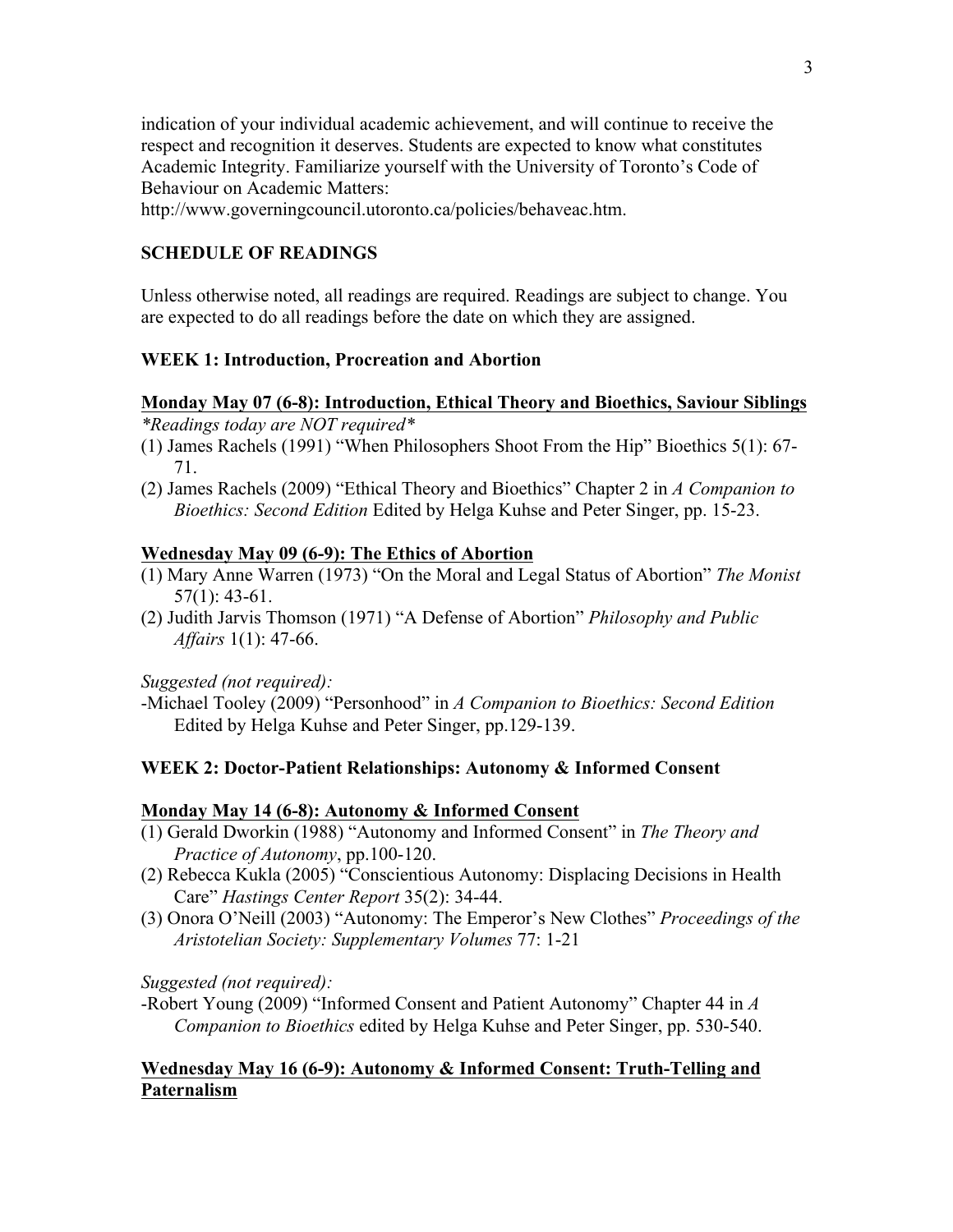- (1) Gerald Dworkin (1988) "Paternalism—Some Second Thoughts" in *The Theory and Practice of Autonomy* pp.121-129.
- (2) Onora O'Neill (1984) "Paternalism and Partial Autonomy" *Journal of Medical Ethics* 10: 173-178.
- (3) Sarah Conly (2014) "Author Meets Critics Precis: Against Autonomy—Justifying Coercive Paternalism" *Journal of Medical Ethics* 40: 349.
- (4) Jennifer Jackson (1991) "Telling the Truth" *Journal of Medical Ethics* 17: 5-9.
- (5) Daniel Sokol (2007) "Can Deceiving Patients be Morally Acceptable?" *British Medical Journal* 334: 984-986.

*Suggested (not required):*

- -Roger Higgs (2009) "Truth-Telling," Chapter 43 in *A Companion to Bioethics* edited by Helga Kuhse and Peter Singer, pp. 520-529.
- -Carl Elliott (2009) "Patients Doubtfully Capable or Incapable of Consent" Chapter 45 in *A Companion to Bioethics* edited by Helga Kuhse and Peter Singer, pp. 541-550.

#### **WEEK 3: Euthanasia**

#### **Monday May 21 (6-8): VICTORIA DAY HOLIDAY NO CLASS**

#### **Wednesday May 23 (6-9): Euthanasia**

- (1) James Rachels (1975) "Active and Passive Euthanasia" *The New England Journal of Medicine* 292(2): 78-80.
- (2) Philippa Foot (2002) "The Problem of Abortion and the Doctrine of the Double Effect" in *Virtues and Vices: and Other Essays in Moral Philosophy* pp. 19-32.

*Suggested (not required):*

-Dan W. Brock (2009) "Medical Decisions at the End of Life" Chapter 23 in *A Companion to Bioethics* edited by Helga Kuhse and Peter Singer, pp. 263-273.

#### **WEEK 4: Death, Suicide**

#### **Monday May 28 (6-8): Death**

- (1) Thomas Nagel (1970) "Death" *Noûs* 4: 73-80.
- (2) Bernard Williams (2010) "The Makropulos Case: Reflections on the Tedium of Immortality" Chapter 6 in *Problems of the Self*, pp. 82-100.

*Suggested (not required):*

-Brian Stoffell (2009) "Voluntary Euthanasia, Suicide, and Physician-Assisted Suicide" Chapter 27 in *A Companion to Bioethics* edited by Kuhse and Singer, pp. 312-320.

#### **Wednesday May 30 (6-9): Suicide**

(1) Valerie Gray-Hardcastle and Rosalyn Walker-Stewart (2002) "Supporting Irrational Suicide" *Bioethics* 16(5): 425-438.